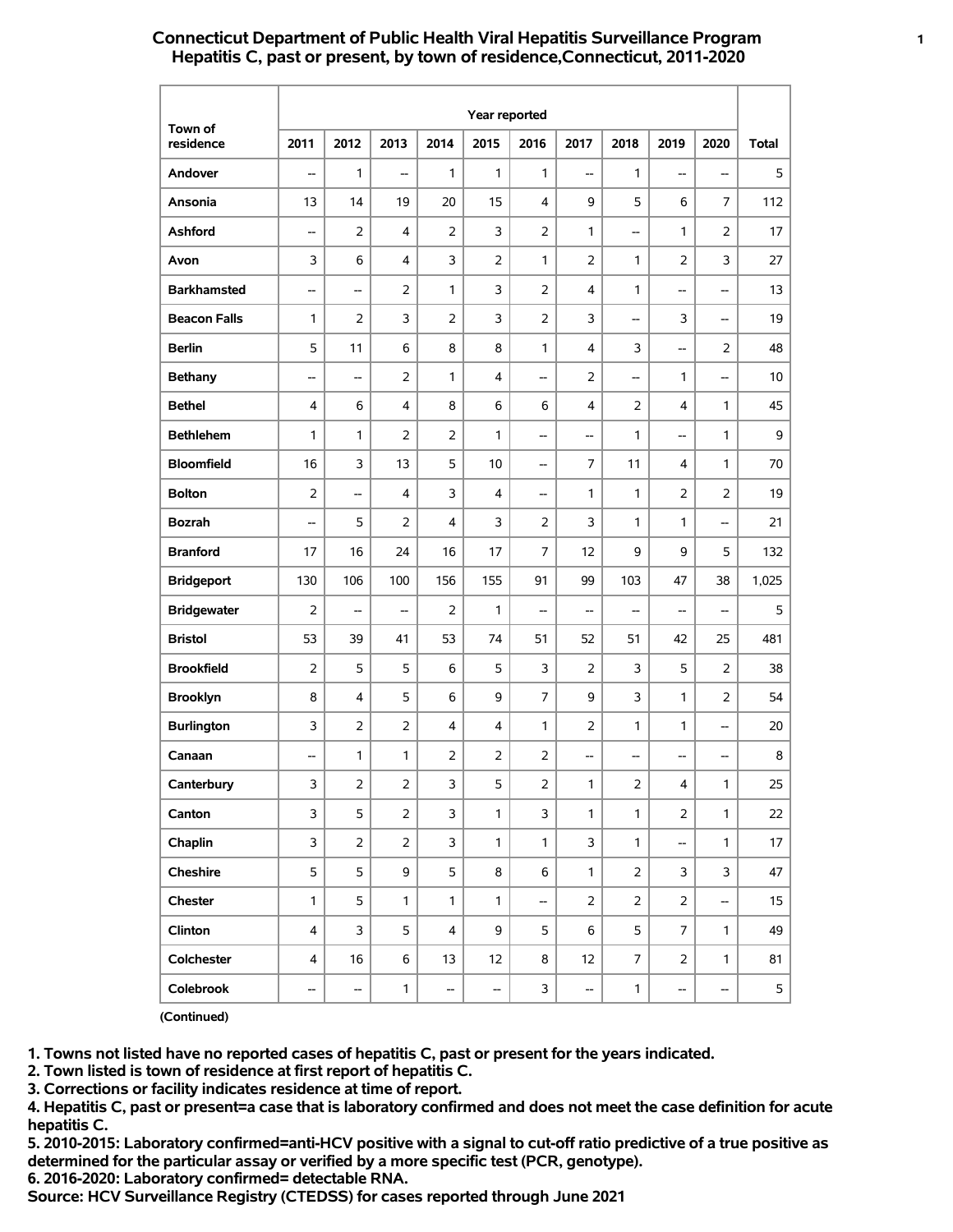# **Connecticut Department of Public Health Viral Hepatitis Surveillance Program 2 Hepatitis C, past or present, by town of residence,Connecticut, 2011-2020**

|                      | Year reported  |                          |                |                |                          |                          |                                    |                          |                          |                          |              |
|----------------------|----------------|--------------------------|----------------|----------------|--------------------------|--------------------------|------------------------------------|--------------------------|--------------------------|--------------------------|--------------|
| Town of<br>residence | 2011           | 2012                     | 2013           | 2014           | 2015                     | 2016                     | 2017                               | 2018                     | 2019                     | 2020                     | <b>Total</b> |
| Columbia             | $\overline{2}$ | 2                        | 3              | 4              | --                       | 1                        | $\overline{2}$                     | --                       | 3                        | $\overline{\phantom{a}}$ | 17           |
| Cornwall             | --             | --                       | --             | --             | $\qquad \qquad -$        | 1                        | 1                                  | --                       | --                       | $\overline{\phantom{a}}$ | 2            |
| Coventry             | 4              | 7                        | 4              | 3              | 8                        | 6                        | 1                                  | 4                        | 4                        | $\overline{2}$           | 43           |
| Cromwell             | 8              | 2                        | 7              | 7              | 6                        | $\overline{4}$           | 3                                  | 2                        | 1                        | $\overline{2}$           | 42           |
| Danbury              | 34             | 46                       | 30             | 33             | 40                       | 18                       | 38                                 | 31                       | 31                       | 13                       | 314          |
| Darien               | 3              | 3                        | 1              | 5              | 3                        | $\mathbf{1}$             | $\overline{2}$                     | --                       | 1                        | $\mathbf{1}$             | 20           |
| <b>Deep River</b>    | 1              | 1                        | $\overline{2}$ | 2              | 3                        | 4                        | $\overline{2}$                     | 1                        | $\mathbf{1}$             | 3                        | 20           |
| <b>Derby</b>         | 6              | 5                        | 11             | 13             | 11                       | 5                        | 6                                  | 7                        | 3                        | $\overline{2}$           | 69           |
| Durham               | 3              | 1                        | 4              | --             | $\overline{\phantom{a}}$ | 1                        | <u></u>                            | --                       | --                       | $\mathbf{1}$             | 10           |
| <b>East Granby</b>   | $\overline{2}$ | --                       | --             | 5              | 1                        | --                       | $\overline{\phantom{a}}$           | 1                        | 1                        | 1                        | 11           |
| <b>East Haddam</b>   | $\overline{2}$ | 3                        | 8              | $\overline{2}$ | 11                       | 3                        | $\overline{2}$                     | 2                        | 3                        | 1                        | 37           |
| <b>East Hampton</b>  | 5              | 6                        | 7              | 7              | 13                       | $\overline{\mathbf{4}}$  | 4                                  | 5                        | 5                        | 1                        | 57           |
| <b>East Hartford</b> | 28             | 36                       | 29             | 43             | 49                       | 30                       | 31                                 | 35                       | 18                       | 6                        | 305          |
| East Haven           | 21             | 14                       | 19             | 21             | 26                       | 16                       | 29                                 | 17                       | 8                        | 5                        | 176          |
| East Lyme            | 15             | 6                        | 3              | 10             | $\overline{7}$           | 9                        | 4                                  | 5                        | 6                        | --                       | 65           |
| <b>East Windsor</b>  | 3              | 6                        | $\overline{7}$ | 3              | 7                        | 1                        | 5                                  | 5                        | 4                        | 3                        | 44           |
| <b>Eastford</b>      | --             | --                       | 1              | --             | --                       | $\overline{\phantom{a}}$ | $\overline{2}$                     | 1                        | 2                        | $\overline{\phantom{a}}$ | 6            |
| Easton               | 1              | 1                        | --             | 3              | --                       | $\overline{\phantom{a}}$ | $\hspace{0.05cm} -\hspace{0.05cm}$ | --                       | --                       | $\overline{\phantom{a}}$ | 5            |
| Ellington            | 5              | 6                        | 4              | 5              | 5                        | 3                        | 4                                  | 2                        | 1                        | 1                        | 36           |
| Enfield              | 20             | 21                       | 17             | 19             | 38                       | 24                       | 23                                 | 31                       | 13                       | 13                       | 219          |
| Essex                | 3              | $\overline{2}$           | --             | 5              | 3                        | 1                        | 1                                  | --                       | 4                        | $\overline{\phantom{a}}$ | 19           |
| Fairfield            | 6              | 12                       | 13             | 18             | 15                       | 6                        | 5                                  | $\overline{\mathbf{4}}$  | $\mathbf{1}$             | $\,$ 6 $\,$              | 86           |
| Farmington           | 6              | 5                        | 6              | 6              | 8                        | 5                        | $\overline{7}$                     | 6                        | 20                       | $\overline{2}$           | 71           |
| Franklin             | $\mathbf{1}$   | 3                        | $\mathbf{1}$   | 3              | $\overline{2}$           | $\overline{2}$           | $\overline{2}$                     | $\mathbf{1}$             | $\overline{\phantom{a}}$ | --                       | 15           |
| Glastonbury          | 5              | 8                        | 7              | $\overline{7}$ | 12                       | $\mathbf{1}$             | $\overline{4}$                     | 4                        | 3                        | --                       | 51           |
| Goshen               | --             | $\overline{\phantom{0}}$ | $\mathbf{1}$   | 3              | $\mathbf{1}$             | $\overline{\phantom{a}}$ | 2                                  | $\overline{\phantom{a}}$ | $\mathbf{1}$             | --                       | 8            |
| Granby               | 1              | $\overline{2}$           | $\overline{2}$ | $\overline{2}$ | 5                        | $\mathbf{1}$             | $\mathbf{1}$                       | --                       | 3                        | $\mathbf{1}$             | 18           |
| Greenwich            | 16             | 12                       | 6              | 11             | 9                        | 12                       | 15                                 | 3                        | $\overline{7}$           | --                       | 91           |
| Griswold             | 9              | 16                       | 7              | 14             | 13                       | 13                       | $\overline{7}$                     | 4                        | 5                        | $\overline{a}$           | $90\,$       |

**(Continued)**

**1. Towns not listed have no reported cases of hepatitis C, past or present for the years indicated.**

**2. Town listed is town of residence at first report of hepatitis C.**

**3. Corrections or facility indicates residence at time of report.**

**4. Hepatitis C, past or present=a case that is laboratory confirmed and does not meet the case definition for acute hepatitis C.**

**5. 2010-2015: Laboratory confirmed=anti-HCV positive with a signal to cut-off ratio predictive of a true positive as determined for the particular assay or verified by a more specific test (PCR, genotype).**

**6. 2016-2020: Laboratory confirmed= detectable RNA.**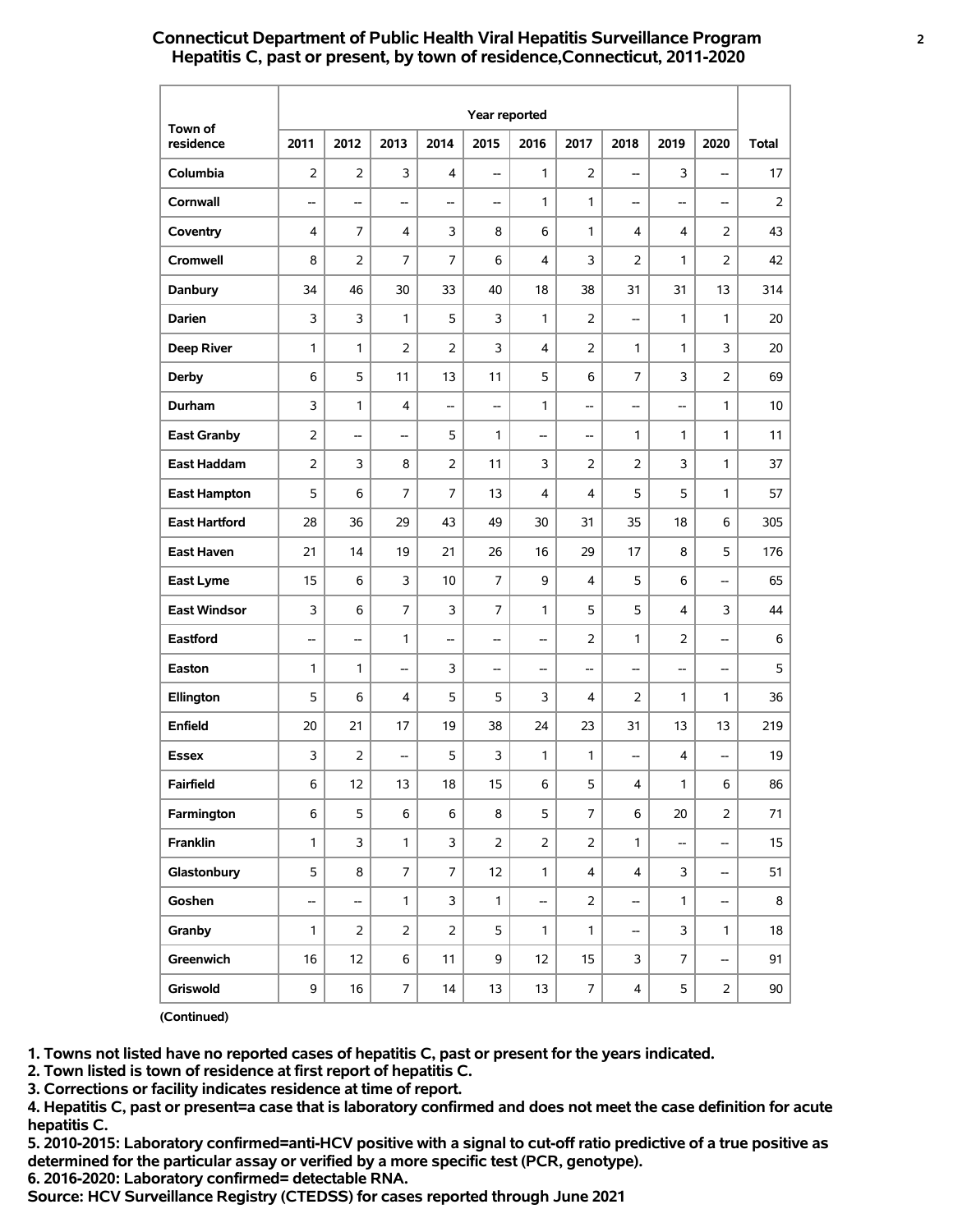# **Connecticut Department of Public Health Viral Hepatitis Surveillance Program 3 Hepatitis C, past or present, by town of residence,Connecticut, 2011-2020**

|                      | Year reported            |                |                          |                |                |                                    |                          |                |                          |                          |              |  |  |
|----------------------|--------------------------|----------------|--------------------------|----------------|----------------|------------------------------------|--------------------------|----------------|--------------------------|--------------------------|--------------|--|--|
| Town of<br>residence | 2011                     | 2012           | 2013                     | 2014           | 2015           | 2016                               | 2017                     | 2018           | 2019                     | 2020                     | <b>Total</b> |  |  |
| Groton               | 12                       | 21             | 22                       | 23             | 23             | 18                                 | 17                       | 11             | 10                       | 7                        | 164          |  |  |
| <b>Guilford</b>      | 4                        | 4              | 4                        | 10             | 11             | 4                                  | 5                        | 3              | 4                        | 4                        | 53           |  |  |
| Haddam               | --                       | 3              | 1                        | $\overline{2}$ | 1              | 3                                  | $\overline{2}$           | $\overline{2}$ | 3                        | 1                        | 18           |  |  |
| Hamden               | 17                       | 32             | 24                       | 29             | 32             | 12                                 | 20                       | 18             | 18                       | 6                        | 208          |  |  |
| Hampton              | $\mathbf{1}$             | $\overline{2}$ | 4                        | $\overline{2}$ | 5              | $\overline{2}$                     | $\mathbf{1}$             | --             | $\mathbf{1}$             | 4                        | 22           |  |  |
| <b>Hartford</b>      | 170                      | 180            | 191                      | 197            | 169            | 113                                | 110                      | 111            | 92                       | 54                       | 1,387        |  |  |
| Hartland             | --                       | --             | --                       | --             | 1              | $\mathbf{1}$                       | <u></u>                  | $\mathbf{1}$   | --                       | $\mathbf{1}$             | 4            |  |  |
| Harwinton            | $\overline{\phantom{a}}$ | $\overline{2}$ | 3                        | 3              | --             | --                                 | $\mathbf{1}$             | 4              | --                       | 3                        | 16           |  |  |
| Hebron               | 3                        | 3              | 2                        | 3              | 4              | 2                                  | 4                        | 3              | 1                        | 1                        | 26           |  |  |
| Kent                 | 1                        | $\overline{2}$ | 3                        | 1              | 2              | --                                 | --                       | $\overline{2}$ | 3                        | --                       | 14           |  |  |
| Killingly            | 8                        | 14             | 18                       | 25             | 16             | 14                                 | 13                       | 17             | 12                       | 8                        | 145          |  |  |
| Killingworth         | 3                        | 3              | 2                        | 2              | 6              | --                                 | 1                        | 1              | 1                        | $\overline{2}$           | 21           |  |  |
| Lebanon              | 5                        | 3              | 5                        | 6              | 11             | $\hspace{0.05cm} -\hspace{0.05cm}$ | $\mathbf{1}$             | $\overline{7}$ | $\overline{2}$           | $\mathbf{1}$             | 41           |  |  |
| Ledyard              | 8                        | 6              | 6                        | 9              | 4              | 1                                  | 5                        | 2              | $\overline{2}$           | 3                        | 46           |  |  |
| Lisbon               | $\overline{2}$           | 1              | --                       | --             | $\overline{2}$ | --                                 | $\mathbf{1}$             | --             | 1                        | --                       | 7            |  |  |
| Litchfield           | 2                        | 5              | 6                        | 3              | $\overline{2}$ | 3                                  | 5                        | 3              | $\overline{2}$           | $\overline{2}$           | 33           |  |  |
| Lyme                 | $\overline{\phantom{a}}$ | --             | --                       | 1              | $\overline{2}$ | $\mathbf{1}$                       | $\mathbf{1}$             | $\mathbf{1}$   | --                       | $\overline{\phantom{a}}$ | 6            |  |  |
| <b>Madison</b>       | 3                        | 9              | 2                        | 3              | 5              | $\overline{2}$                     | 4                        | 4              | 2                        | --                       | 34           |  |  |
| Manchester           | 26                       | 22             | 20                       | 46             | 51             | 34                                 | 24                       | 23             | 21                       | 16                       | 283          |  |  |
| <b>Mansfield</b>     | 5                        | 6              | 5                        | 9              | 8              | 6                                  | 4                        | 2              | 3                        | --                       | 48           |  |  |
| Marlborough          | 3                        | 1              | 2                        | 1              | 5              | 4                                  | $\overline{\phantom{0}}$ | 2              | 1                        | --                       | 19           |  |  |
| Meriden              | 58                       | 55             | 47                       | 63             | 62             | 35                                 | 38                       | 36             | 33                       | 21                       | 448          |  |  |
| Middlebury           | $\overline{4}$           | 3              | $\overline{\phantom{0}}$ | 5              | $\mathbf{1}$   | 3                                  | $\overline{2}$           | $\overline{2}$ | --                       | --                       | 20           |  |  |
| Middlefield          | 3                        | $\mathbf{1}$   | 3                        | 2              | 6              | $\mathbf{1}$                       | 3                        | 3              | $\mathbf{1}$             | 2                        | 25           |  |  |
| Middletown           | 36                       | 40             | 39                       | 52             | 53             | 36                                 | 29                       | 36             | 27                       | 8                        | 356          |  |  |
| <b>Milford</b>       | 21                       | 19             | 21                       | 25             | 25             | 18                                 | 18                       | 11             | 16                       | 8                        | 182          |  |  |
| Monroe               | $\overline{4}$           | $\overline{4}$ | 6                        | $\overline{7}$ | 3              | $\overline{2}$                     | $\overline{4}$           | $\overline{4}$ | $\overline{2}$           | --                       | 36           |  |  |
| <b>Montville</b>     | 12                       | 14             | 10                       | 17             | 9              | 14                                 | 10                       | 10             | $\overline{7}$           | 11                       | 114          |  |  |
| <b>Morris</b>        | $\mathbf{1}$             | --             | 1                        | 3              | $\overline{a}$ | --                                 | --                       | $\overline{2}$ | $\overline{\phantom{a}}$ | --                       | 9            |  |  |

**(Continued)**

**1. Towns not listed have no reported cases of hepatitis C, past or present for the years indicated.**

**2. Town listed is town of residence at first report of hepatitis C.**

**3. Corrections or facility indicates residence at time of report.**

**4. Hepatitis C, past or present=a case that is laboratory confirmed and does not meet the case definition for acute hepatitis C.**

**5. 2010-2015: Laboratory confirmed=anti-HCV positive with a signal to cut-off ratio predictive of a true positive as determined for the particular assay or verified by a more specific test (PCR, genotype).**

**6. 2016-2020: Laboratory confirmed= detectable RNA.**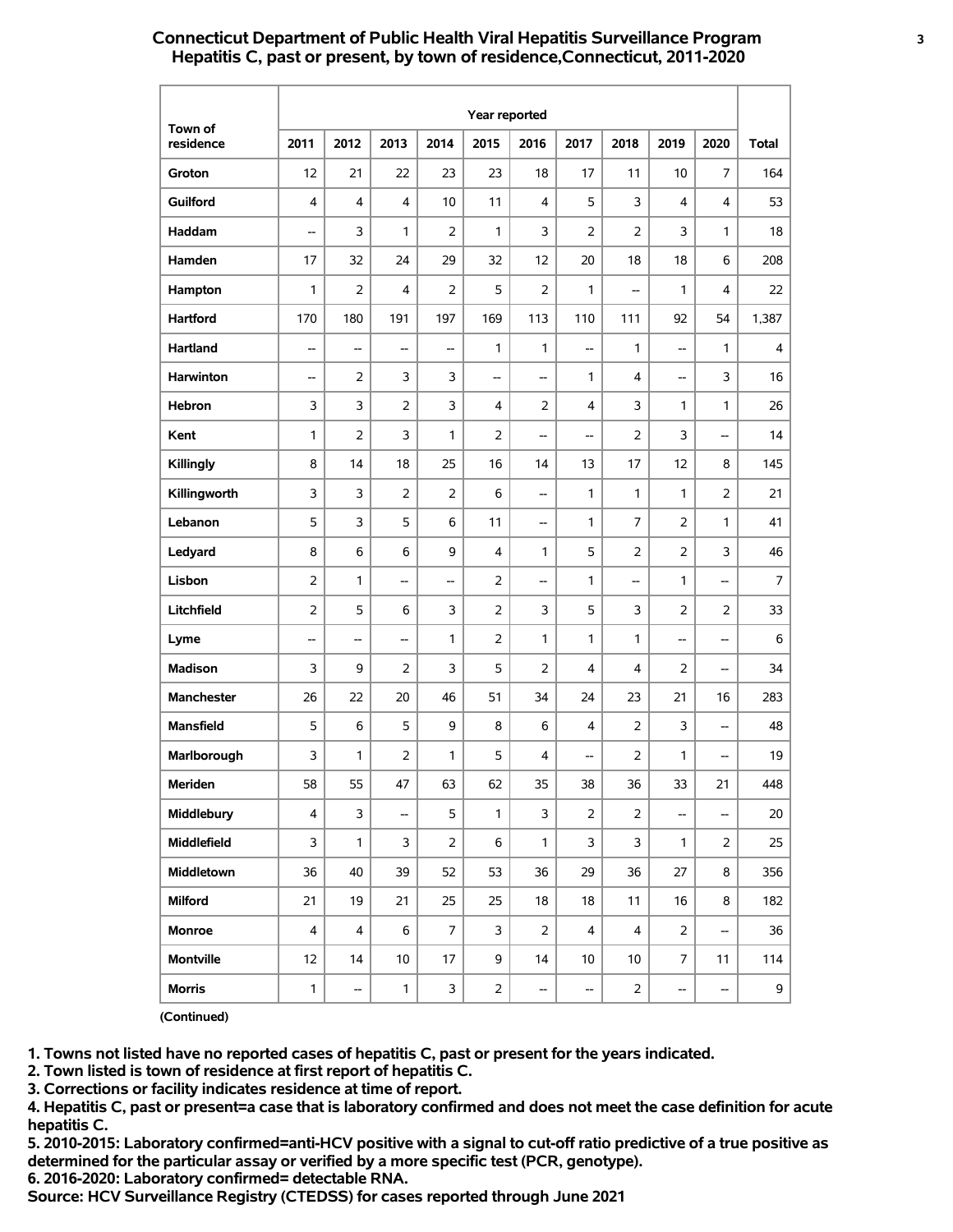# **Connecticut Department of Public Health Viral Hepatitis Surveillance Program 4 Hepatitis C, past or present, by town of residence,Connecticut, 2011-2020**

|                      |                |                |                |                | Year reported |                  |                         |                |                |                          |              |
|----------------------|----------------|----------------|----------------|----------------|---------------|------------------|-------------------------|----------------|----------------|--------------------------|--------------|
| Town of<br>residence | 2011           | 2012           | 2013           | 2014           | 2015          | 2016             | 2017                    | 2018           | 2019           | 2020                     | <b>Total</b> |
| Naugatuck            | 16             | 21             | 11             | 24             | 25            | 16               | 13                      | 11             | 5              | 7                        | 149          |
| <b>New Britain</b>   | 92             | 84             | 73             | 85             | 100           | 48               | 50                      | 61             | 53             | 27                       | 673          |
| <b>New Canaan</b>    | 2              | 3              | 4              | 6              | 6             | 1                | 1                       | --             | --             | 1                        | 24           |
| <b>New Fairfield</b> | 4              | 5              | 4              | 1              | 2             | 5                | $\mathbf{1}$            | 1              | 7              | 1                        | 31           |
| <b>New Hartford</b>  | 3              | 3              | 6              | 4              | 4             | $\overline{2}$   | $\overline{2}$          | 1              | --             | 1                        | 26           |
| <b>New Haven</b>     | 128            | 131            | 130            | 154            | 178           | 96               | 119                     | 98             | 72             | 48                       | 1,154        |
| <b>New London</b>    | 38             | 34             | 34             | 38             | 48            | 24               | 30                      | 30             | 21             | 19                       | 316          |
| <b>New Milford</b>   | 9              | 14             | 4              | 9              | 7             | 5                | 15                      | 9              | 8              | 4                        | 84           |
| Newington            | 9              | 14             | 9              | 13             | 13            | 8                | 5                       | 9              | 5              | 3                        | 88           |
| Newtown              | 7              | 10             | 5              | 6              | 5             | 5                | 3                       | 7              | 3              | 4                        | 55           |
| <b>Norfolk</b>       | 1              | --             | 2              | 1              | --            | 3                | --                      | --             | --             | --                       | 7            |
| North Branford       | 3              | 4              | 5              | 8              | 3             | 5                | 3                       | 7              | 2              | 1                        | 41           |
| <b>North Canaan</b>  | 4              | 4              | --             | 4              | 6             | 2                | 5                       | 3              | 3              | $\overline{2}$           | 33           |
| North Haven          | 7              | 14             | 11             | 10             | 9             | 8                | 3                       | 8              | 6              | 3                        | 79           |
| North Stonington     | --             | $\overline{2}$ | 3              | 1              | 1             | $\overline{2}$   | 1                       | 2              | 1              | $\overline{2}$           | 15           |
| <b>Norwalk</b>       | 20             | 19             | 20             | 32             | 31            | 15               | 23                      | 21             | 15             | 12                       | 208          |
| <b>Norwich</b>       | 45             | 47             | 48             | 42             | 43            | 30               | 36                      | 39             | 27             | 15                       | 372          |
| Old Lyme             | 1              | 2              | 1              | 2              | 4             | 1                | 2                       | $\mathbf{1}$   | $\overline{2}$ | $\mathbf{1}$             | 17           |
| Old Saybrook         | 6              | 4              | 3              | 5              | 4             | 6                | 2                       | 3              | $\overline{2}$ | 2                        | 37           |
| Orange               | 6              | 3              | 4              | 4              | 6             | $\overline{2}$   | 5                       | --             | 3              | --                       | 33           |
| Oxford               | 5              | 5              | 5              | 4              | 5             | 5                | 4                       | 2              | 1              | 1                        | 37           |
| Plainfield           | 8              | 13             | 12             | 23             | 14            | $\boldsymbol{7}$ | 13                      | 9              | 15             | 8                        | 122          |
| <b>Plainville</b>    | 6              | 10             | 11             | 17             | 18            | $\boldsymbol{7}$ | $\overline{7}$          | $\overline{7}$ | 8              | 3                        | 94           |
| Plymouth             | $\overline{7}$ | 8              | 9              | 13             | 13            | 6                | $\overline{\mathbf{4}}$ | 9              | 6              | $\overline{4}$           | 79           |
| Pomfret              | $\mathbf{1}$   | $\mathbf{1}$   | 1              | $\mathbf{1}$   | 5             | $\overline{2}$   | --                      | --             | $\overline{2}$ | $\mathbf{1}$             | 14           |
| Portland             | 4              | $\overline{7}$ | 5              | 3              | 4             | $\overline{4}$   | 6                       | 4              | 2              | $\overline{\phantom{a}}$ | 39           |
| Preston              | 1              | 3              | --             | $\overline{2}$ | 5             | $\mathbf{1}$     | $\mathbf{1}$            | 3              | $\overline{2}$ | 3                        | 21           |
| Prospect             | 4              | 3              | $\overline{2}$ | $\overline{2}$ | 5             | 4                | $\overline{2}$          | $\overline{2}$ | $\overline{2}$ | $\mathbf{1}$             | 27           |
| Putnam               | 6              | $\overline{7}$ | 8              | 18             | 14            | 16               | $\overline{7}$          | 9              | 6              | 6                        | 97           |

**(Continued)**

**1. Towns not listed have no reported cases of hepatitis C, past or present for the years indicated.**

**2. Town listed is town of residence at first report of hepatitis C.**

**3. Corrections or facility indicates residence at time of report.**

**4. Hepatitis C, past or present=a case that is laboratory confirmed and does not meet the case definition for acute hepatitis C.**

**5. 2010-2015: Laboratory confirmed=anti-HCV positive with a signal to cut-off ratio predictive of a true positive as determined for the particular assay or verified by a more specific test (PCR, genotype).**

**6. 2016-2020: Laboratory confirmed= detectable RNA.**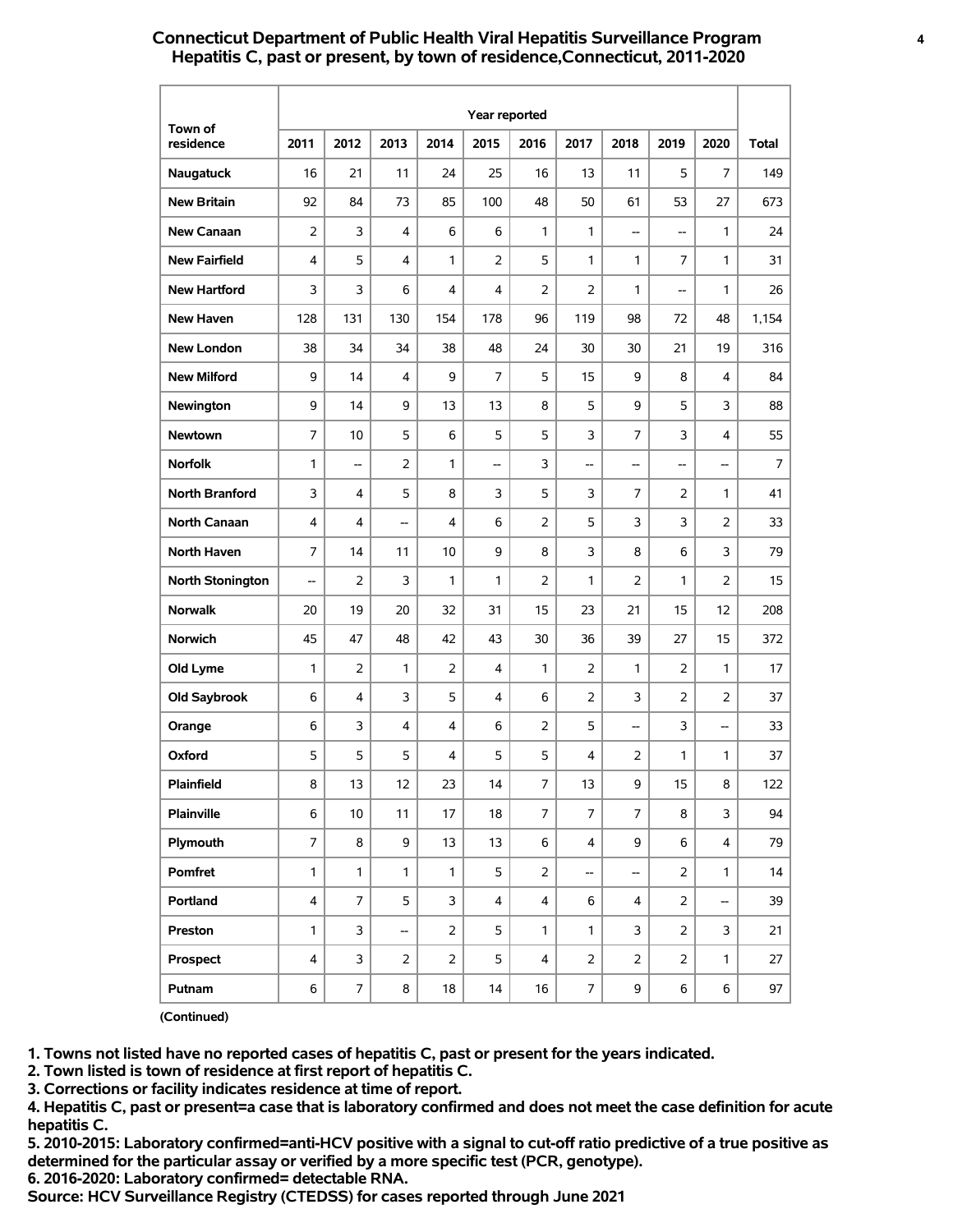# **Connecticut Department of Public Health Viral Hepatitis Surveillance Program 5 Hepatitis C, past or present, by town of residence,Connecticut, 2011-2020**

|                      | Year reported  |                |                         |                |                |                          |                          |                |                |                          |              |
|----------------------|----------------|----------------|-------------------------|----------------|----------------|--------------------------|--------------------------|----------------|----------------|--------------------------|--------------|
| Town of<br>residence | 2011           | 2012           | 2013                    | 2014           | 2015           | 2016                     | 2017                     | 2018           | 2019           | 2020                     | <b>Total</b> |
| Redding              | 3              | 2              | 1                       | --             | 4              | 2                        | $\overline{2}$           | 1              | 1              | --                       | 16           |
| Ridgefield           | 5              | 3              | $\overline{7}$          | 6              | 6              | 2                        | 3                        | 2              | 4              | --                       | 38           |
| <b>Rocky Hill</b>    | 9              | 7              | 6                       | 9              | 8              | 6                        | 5                        | 5              | 3              | $\overline{2}$           | 60           |
| Roxbury              | 1              | --             | --                      | --             | 1              | --                       | --                       | 1              | --             | 1                        | 4            |
| <b>Salem</b>         | 3              | $\overline{2}$ | 1                       | 1              | Ξ.             | 1                        | $\overline{2}$           | 1              | 4              | $\overline{\phantom{a}}$ | 15           |
| Salisbury            | 3              | $\overline{2}$ | --                      | --             | 1              | 3                        | 4                        | --             | 1              | $\mathbf{1}$             | 15           |
| Seymour              | 5              | 6              | 8                       | 11             | 5              | 2                        | $\mathbf{1}$             | 4              | 4              | 4                        | 50           |
| <b>Sharon</b>        | $\overline{2}$ | 4              | $\overline{2}$          | 1              | $\overline{2}$ | 1                        | 1                        | 1              | 2              | 1                        | 17           |
| <b>Shelton</b>       | 22             | 17             | 14                      | 17             | 15             | 11                       | 13                       | 9              | 6              | 6                        | 130          |
| Sherman              | 1              | 1              | 1                       | 1              | 1              | $\overline{2}$           | 1                        | --             | --             | 1                        | 9            |
| Simsbury             | $\overline{2}$ | 3              | 6                       | 3              | 6              | $\overline{2}$           | --                       | 4              | $\overline{2}$ | 1                        | 29           |
| <b>Somers</b>        | $\overline{2}$ | 2              | --                      | 5              | 3              | $\overline{4}$           | 6                        | 2              | 3              | 1                        | 28           |
| South Windsor        | 4              | 5              | 5                       | $\overline{7}$ | 11             | 6                        | 8                        | 3              | 6              | 3                        | 58           |
| Southbury            | 5              | 8              | 3                       | 3              | 8              | 3                        | 5                        | 1              | 4              | $\overline{2}$           | 42           |
| Southington          | 15             | 17             | 23                      | 22             | 18             | 10                       | 9                        | 5              | 9              | 8                        | 136          |
| <b>Sprague</b>       | 4              | 5              | 6                       | $\overline{2}$ | 3              | 5                        | --                       | 3              | $\overline{2}$ | --                       | 30           |
| <b>Stafford</b>      | 4              | 6              | 1                       | $\overline{7}$ | 5              | 1                        | 3                        | 4              | 4              | 1                        | 36           |
| <b>Stamford</b>      | 34             | 41             | 28                      | 47             | 46             | 28                       | 35                       | 23             | 21             | 5                        | 308          |
| <b>Sterling</b>      | 4              | 5              | 5                       | --             | 5              | 3                        | 1                        | 2              | 1              | $\overline{\phantom{a}}$ | 26           |
| Stonington           | 3              | 11             | 6                       | 7              | 7              | 1                        | 9                        | 7              | 4              | 5                        | 60           |
| <b>Stratford</b>     | 21             | 18             | 21                      | 29             | 43             | 11                       | 22                       | 13             | 8              | 8                        | 194          |
| Suffield             | 1              | 4              | 5                       | 9              | 5              | 3                        | $\mathbf{1}$             | 5              | $\mathbf{1}$   | $\mathbf{1}$             | 35           |
| Thomaston            | 5              | --             | 3                       | 9              | 5              | $\overline{4}$           | $\overline{4}$           | 3              | $\mathbf{1}$   | $\mathbf{1}$             | 35           |
| Thompson             | 5              | 5              | $\overline{\mathbf{4}}$ | $\overline{7}$ | 9              | 10                       | $\overline{7}$           | 9              | 3              | 6                        | 65           |
| <b>Tolland</b>       | 5              | 5              | 7                       | $\mathbf{1}$   | 3              | $\overline{\phantom{a}}$ | $\overline{2}$           | $\overline{4}$ | 4              | $\overline{2}$           | 33           |
| Torrington           | 19             | 30             | 37                      | 62             | 40             | 42                       | 41                       | 37             | 30             | 13                       | 351          |
| <b>Trumbull</b>      | 6              | $\overline{7}$ | 10                      | 10             | 9              | $\overline{7}$           | 8                        | $\mathbf{1}$   | 7              | --                       | 65           |
| Union                | --             | --             | $\mathbf{1}$            | --             | --             | $\overline{\phantom{a}}$ | $\overline{\phantom{a}}$ | 1              | $\mathbf{1}$   | --                       | 3            |
| Vernon               | 18             | 14             | 8                       | 20             | 16             | 16                       | 13                       | 18             | 11             | 6                        | 140          |

**(Continued)**

**1. Towns not listed have no reported cases of hepatitis C, past or present for the years indicated.**

**2. Town listed is town of residence at first report of hepatitis C.**

**3. Corrections or facility indicates residence at time of report.**

**4. Hepatitis C, past or present=a case that is laboratory confirmed and does not meet the case definition for acute hepatitis C.**

**5. 2010-2015: Laboratory confirmed=anti-HCV positive with a signal to cut-off ratio predictive of a true positive as determined for the particular assay or verified by a more specific test (PCR, genotype).**

**6. 2016-2020: Laboratory confirmed= detectable RNA.**